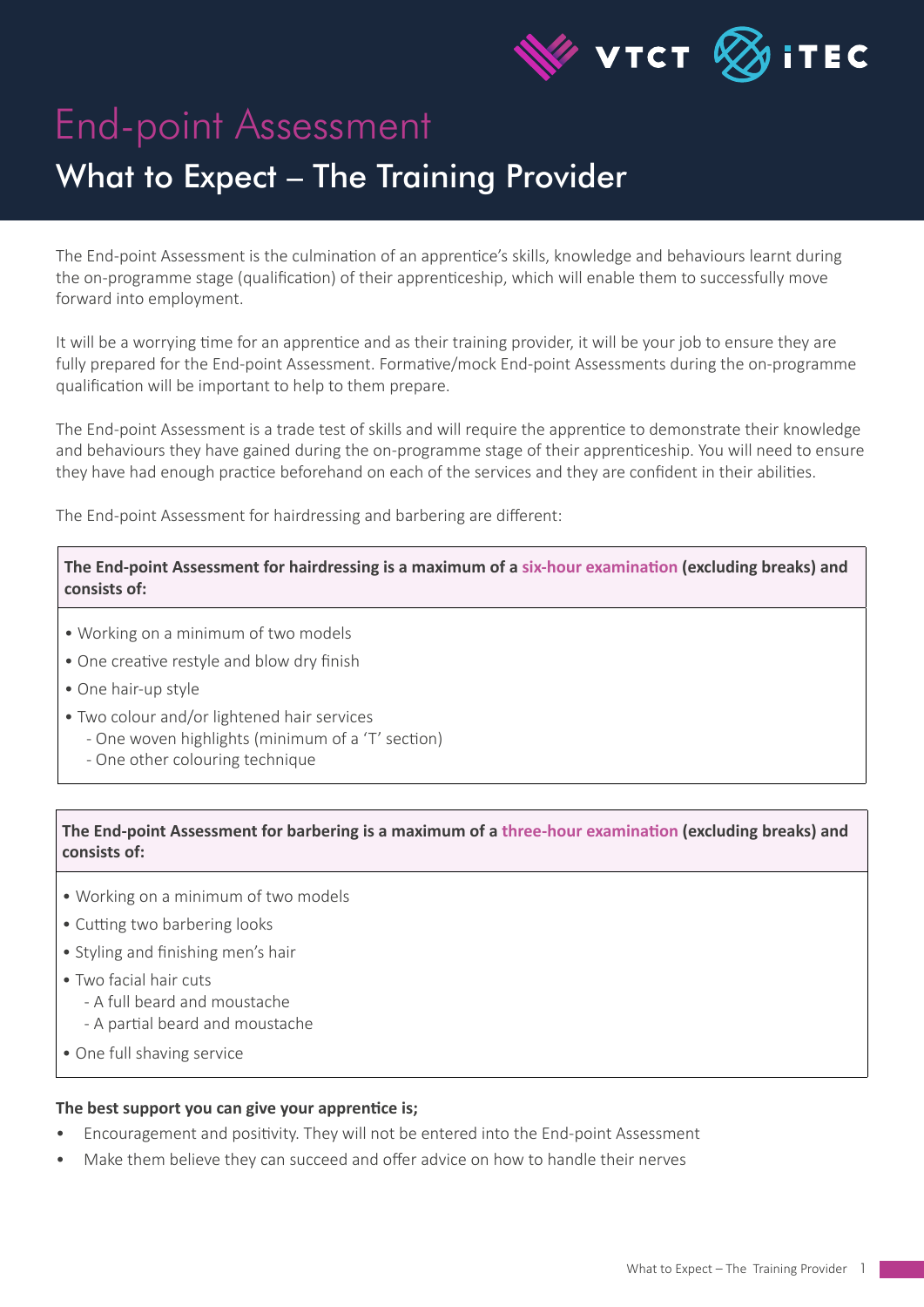

### **Introduce grading into their everyday training as soon as possible:**

- If they do something exceptional reward them with telling them they are working at a distinction level
- If they do something safe and proficient, tell them they are working at a pass level
- If they do something unsafe or the skill is poor, be honest and tell them they are working at a fail level. If they know they can improve!

Use the grading criteria provided by VTCT to grade the apprentices. Pass this criteria to both the apprentice and the employer. If everyone understands the grading, there will be no surprises during the End-point Assessment.

The grading process is called a holistic approach to grading.

#### **The table below explains what is meant by this:**

| Fail                                                                                                   | <b>Pass</b>                                                                                            | <b>Distinction</b>                                                                                                                              |
|--------------------------------------------------------------------------------------------------------|--------------------------------------------------------------------------------------------------------|-------------------------------------------------------------------------------------------------------------------------------------------------|
| The apprentice demonstrates over<br>the complete EPA* an unsafe and<br>poor approach to hair services. | The apprentice demonstrates over<br>the complete EPA* a safe and skilful<br>approach to hair services. | The apprentice demonstrates over<br>the complete EPA* a safe and<br>skilful, creative, personalised and<br>justified approach to hair services. |

**\* EPA for Hairdressing will last 6 hours**

#### **\* EPA for Barbering will last 3 hours**

Practice, practice, practice is the answer to a successful End-point Assessment.

As the training provider, you are responsible for registering the apprentice for their End-point Assessment but this can only happen when; you, the employer and the apprentice agree the apprentice is ready for their End-point Assessment. It is your responsibility to ensure the learner has completed the on-programme stage of the apprenticeship (the qualification) and have achieved the relevant English and maths qualifications. Only then can a registration for the End-point Assessment be submitted.

You will be provided with a login to the End-point Assessment management system that VTCT has chosen to use -SEPA. This system will enable you to reserve, confirm and view results.

Once you have had confirmation of the date for the End-point Assessment ensure your apprentice knows the following:

- The time and date of their End-point Assessment
- The venue for their End-point Assessment
	- If the End-point Assessment is in an unfamiliar venue your apprentice will need familiarisation visits to  ensure they are comfortable with the venue
- The tools and equipment they will need
- That their clients are suitable for the End-point Assessment and are available on the day
- What they are expected to demonstrate
- That their soft skills meet professional behaviour standards